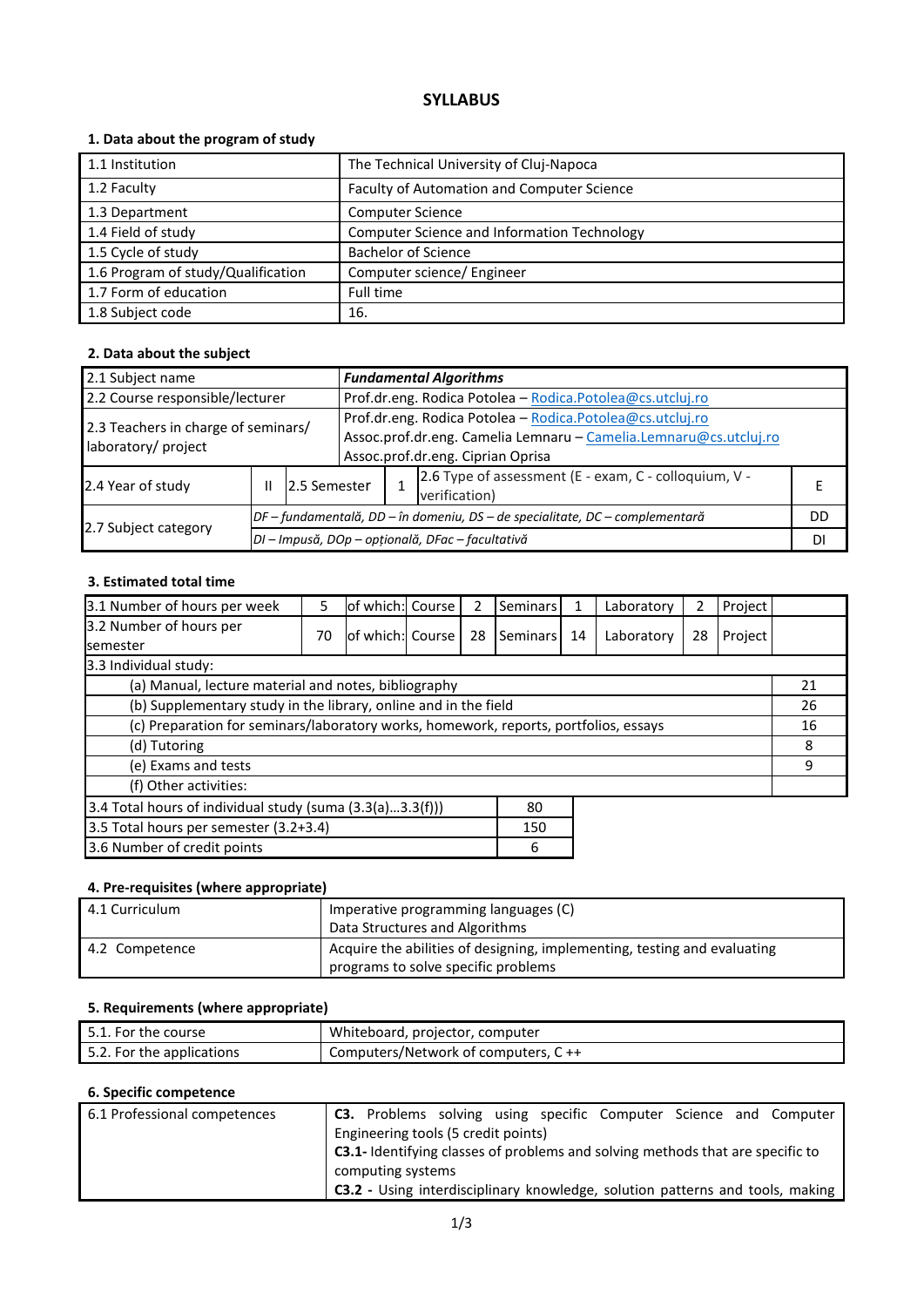|                       | experiments and interpreting their results                                            |
|-----------------------|---------------------------------------------------------------------------------------|
|                       | C3.3 - Applying solution patterns using specific engineering tools and mehods         |
|                       | <b>C3.4</b> - Evaluating, comparatively and experimentally, the available alternative |
|                       | solutions for performance optimization                                                |
|                       | C3.5 - Developing and implementing informatic solutions for concrete<br>problems      |
|                       | C4. Improving performances of hardware, software and communication                    |
|                       | systems                                                                               |
|                       | <b>C4.1</b> - Identifying and describing the defining performance elements of         |
|                       | hardware, software and communication systems                                          |
|                       | C4.2 - Explaining the interaction of the factors that determine the                   |
|                       | performances of hardware, software and communication systems                          |
|                       | <b>C4.3</b> - Applying fundamental methods and principles for increasing              |
|                       | performance of hardware, software and communication systems                           |
|                       | C4.4 - Choosing criteria and methods for performance evaluation of hardware,          |
|                       | software and communication systems                                                    |
|                       | C4.5 - Developing performance based professional solutions for hardware,              |
|                       | software and communication systems                                                    |
| 6.2 Cross competences | N/A                                                                                   |

#### **7. Discipline objective (as results from the** *key competences gained***)**

| 7.1 General objective   | Acquiring modern study of algorithms: design and analysis       |  |  |  |  |
|-------------------------|-----------------------------------------------------------------|--|--|--|--|
| 7.2 Specific objectives | Learn to identify and design efficient solutions to problems    |  |  |  |  |
|                         | Learn methods to evaluate efficiency                            |  |  |  |  |
|                         | Learn the basic polynomial algorithms                           |  |  |  |  |
|                         | Learn basic computational complexity                            |  |  |  |  |
|                         | Algorithms description with focus on control structures         |  |  |  |  |
|                         | Learning the correct implementation following the pseudocode    |  |  |  |  |
|                         | Efficient implementation of key polynomial algorithms           |  |  |  |  |
|                         | Estimation of algorithms' efficiency: space and processing time |  |  |  |  |

#### **8. Contents**

| 8.1 Lectures                                                                                                         | Hours                    | Teaching methods                       | <b>Notes</b> |  |  |  |
|----------------------------------------------------------------------------------------------------------------------|--------------------------|----------------------------------------|--------------|--|--|--|
| Mathematical Foundations: Asymptotical notation, Recurrence                                                          | 2                        |                                        |              |  |  |  |
| <b>Complexity Classes</b>                                                                                            | 2                        |                                        |              |  |  |  |
| Sorting and Order Statistics                                                                                         | 2                        |                                        |              |  |  |  |
| Sorting and Order Statistics (continued)                                                                             | 2                        |                                        |              |  |  |  |
| Advanced Data Structures : Hash Tables, Trees                                                                        | 2                        |                                        |              |  |  |  |
| Advanced Data Structures: Heaps, Disjoint Sets                                                                       | $\overline{\phantom{a}}$ | Whiteboard,                            |              |  |  |  |
| Design and Analysis Advanced Techniques: Dynamic Programming                                                         | $\overline{2}$           | projector, computer;                   |              |  |  |  |
| Design and Analysis Advanced Techniques: Greedy Algorithms                                                           | 2                        | Lectures, discussions,<br>Q&A sessions |              |  |  |  |
| Design and Analysis Advanced Techniques: Amotized Analysis                                                           | 2                        | (Teams + Moodle)                       |              |  |  |  |
| Graphs: Search in a Graph, Minimal Spanning Tree                                                                     | 2                        |                                        |              |  |  |  |
| Graphs: Shortest path                                                                                                | 2                        |                                        |              |  |  |  |
| Graphs: Max Flow                                                                                                     | 2                        |                                        |              |  |  |  |
| <b>Graphs: Bipartite Graphs</b>                                                                                      | 2                        |                                        |              |  |  |  |
| Learn the basic Complexity sets and representative problems                                                          | $\overline{\phantom{a}}$ |                                        |              |  |  |  |
| Bibliography                                                                                                         |                          |                                        |              |  |  |  |
| T. Cormen, C. Rleiserson, R. Rivest, C. Stein, Introduction to Algorithms, Second Edition, The MIT Press, 2001<br>1. |                          |                                        |              |  |  |  |
| 8.2 Applications - Seminars/Laboratory/Project                                                                       | <b>Hours</b>             | Teaching methods                       | <b>Notes</b> |  |  |  |
| Efficient implementation and comparison of sorting algorithms                                                        |                          |                                        |              |  |  |  |
| Efficient implementation and comparison of secting algorithms                                                        |                          | Hands on work on                       |              |  |  |  |